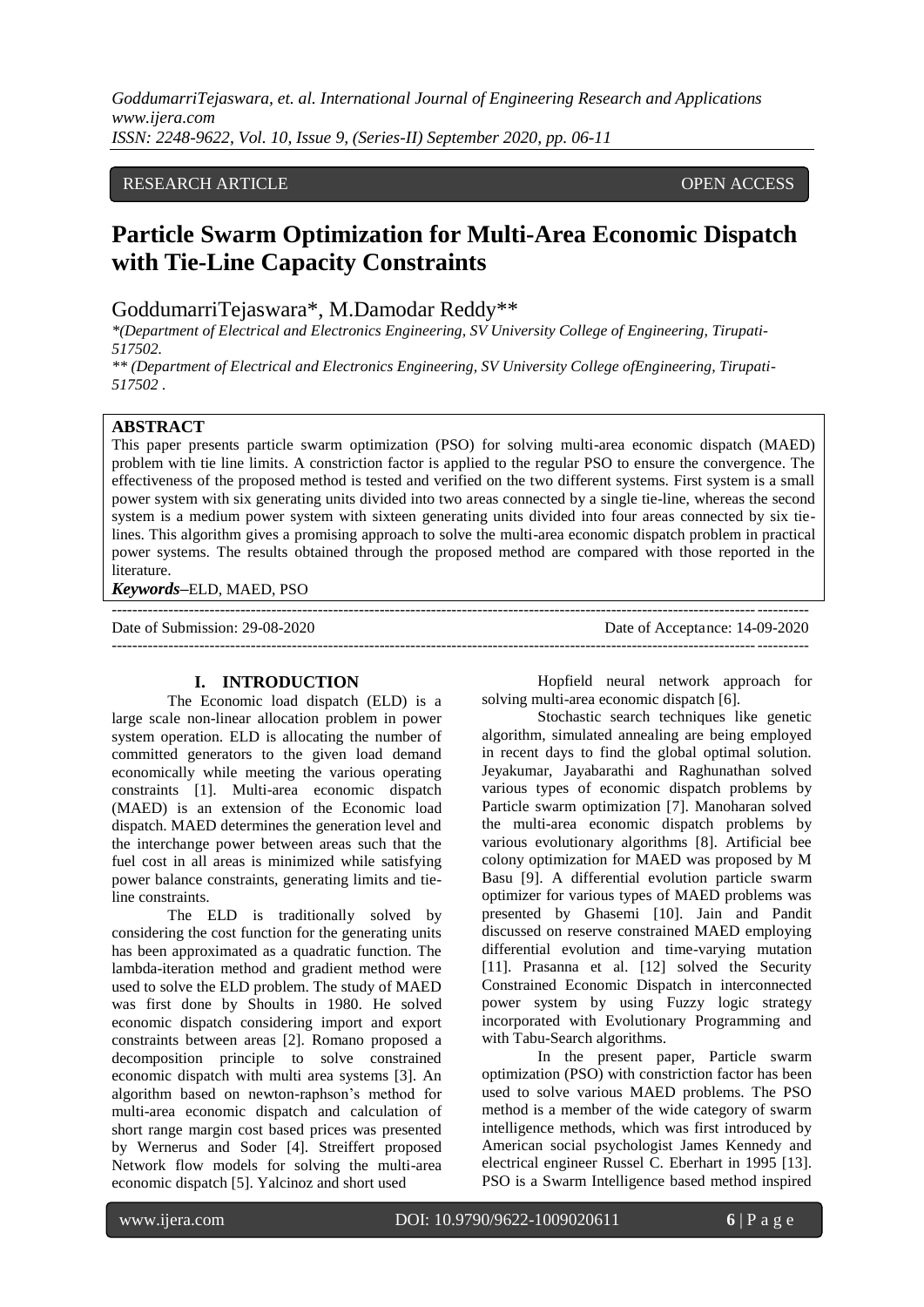by the cooperative behaviour observed in social animals in nature [13]. The proposed method combines the original PSO algorithm with a constriction factor. The Constricted Original PSO incorporates a constriction factor to the PSO, which ensures convergence and improves the fine-tuning of the search.

#### **II. PROBLEM FORMULATION**

The main objective of the multi-area economic dispatch is to determine the generation levels and the power interchanges between the areas that would minimize the total operating cost in all areas while meeting the power balance, generator limits and tie-line limit constraints. The objective function for MAED problem can be written as

$$
\min \sum_{m=1}^{M} F_m = \sum_{m=1}^{M} \sum_{n=1}^{N_m} (a_{mn} P_{mn}^2 + \frac{b_{mn} P_m}{b_{mn} + c_{mn}})
$$
(1)

Where  $N_m$  is the number of on-line units for the area *m* in a *M* area system

 $a_{mn}$ ,  $b_{mn}$ ,  $c_{mn}$  are the fuel cost coefficient and

 $P_{mn}$  is the power output of the generator *n* in area *m*.

The minimization is subjected to the following constraints:

#### **2.1 Area power balance constraint**

$$
\sum_{n=1}^{N_m} P_{mn} = P_{Dm} + P_{Lm} + \sum_{k,k \neq m} T_{mk}
$$
  
for  $m \in M$  (2)

The transmission loss *PLm*of area m maybe expressed by using B-coefficients as

$$
P_{Lm} = \sum_{i=1}^{N_m} \sum_{j=1}^{N_m} P_{mi} B_{mij} P_{mj} + \sum_{j=1}^{N_m} B_{0mj} P_{mj} (3)
$$

Where  $P_{Dm}$  is the real power demand of area  $m.T<sub>m</sub>$ is the tie-line real power transfer from area *m* to area *k*.  $T_{mk}$  is positive when power flows from area *m* to area *k* and  $T_{mk}$  is negative when power flows from area *k* to area *m*.

#### **2.2Real power generation capacity constraints**

The real power generated by each generator should be within its lower and upper limits givens as  $P_{mn,min} \leq P_{mn} \leq P_{mn,max}(4)$ 

#### **2.3 Tie-line capacity constraints**

The tie-line real power transfer  $T_{mk}$ from area m to area k should not exceed the tie-line transfer capacity given below as

$$
T_{mk,min} \leq T_{mk} \leq T_{mk,max}(5)
$$

#### **2.4 Prohibited operating zone**

The prohibited operating zones are defined as that range of the power output of any generator for which the operation causes undue vibration of the turbine shaft bearing caused by opening or closing of the steam valve. These undue vibrations may cause damage to the shaft and the bearings. Hence operation is avoided in such regions. For units with prohibited zones, these are the additional constraints on the unit operating range

$$
P_{j,min} \le P_j \le P_j^l
$$
  

$$
P_{j,k-1}^u \le P_j \le P_{j,k}^l \qquad k = 2,3,... Z_j(6)
$$
  

$$
P_{j,z_j}^u \le P_j \le P_{j,max}
$$

Where  $P_{j,k}^l$  and  $P_{j,k}^u$  are the lower and upper bounds of the *k*th prohibited zone of unit *j* and *Zj* is the number of prohibited zones of unit *j*.

## **III. PARTICLE SWARM OPTIMIZATION**

PSO algorithm is a population based metaheuristic search method that is motivated from simulation of the behaviour of social systems such as fish schooling and birds flocking. It was first introduced in the year 1995 by Kennedy and Eberhart . In PSO system, particles fly around in a multidimensional search space. During this flight, each particle adjusts its position according toits own experience and the experience of the neighboring particles, making use of the best position encountered by itself and its neighbors. The swarm direction of a particle is defined by the set of particles neighboring the particle and its history experience.

Based on the above description, the PSO algorithm can be formulated as follows. Let *P* be the particle position and V be its velocity in the workspace. For any *i-*th particle in the total population, the position of the *i-*th particle is given as  $P_i = (P_{i1}, P_{i2}, P_{i3}, \ldots, P_{id})$  in the *d*-dimensional space. The previous best position of the *i-*th particle is recorded and represented as  $Pbest_i = (Pbest_i)$ , *Pbesti2, Pbesti3,...Pbestid* ). The best particle among all the *Pbest* is represented as *gbest*. The corresponding velocity of the *i-th* particle is given as  $V_i = (V_{i1}, V_{i2}, V_{i3}, \ldots, V_{id})$ . The particle tries to modify tries to modify its position using the current velocity and the distance from *Pbest* and *gbest*. The modified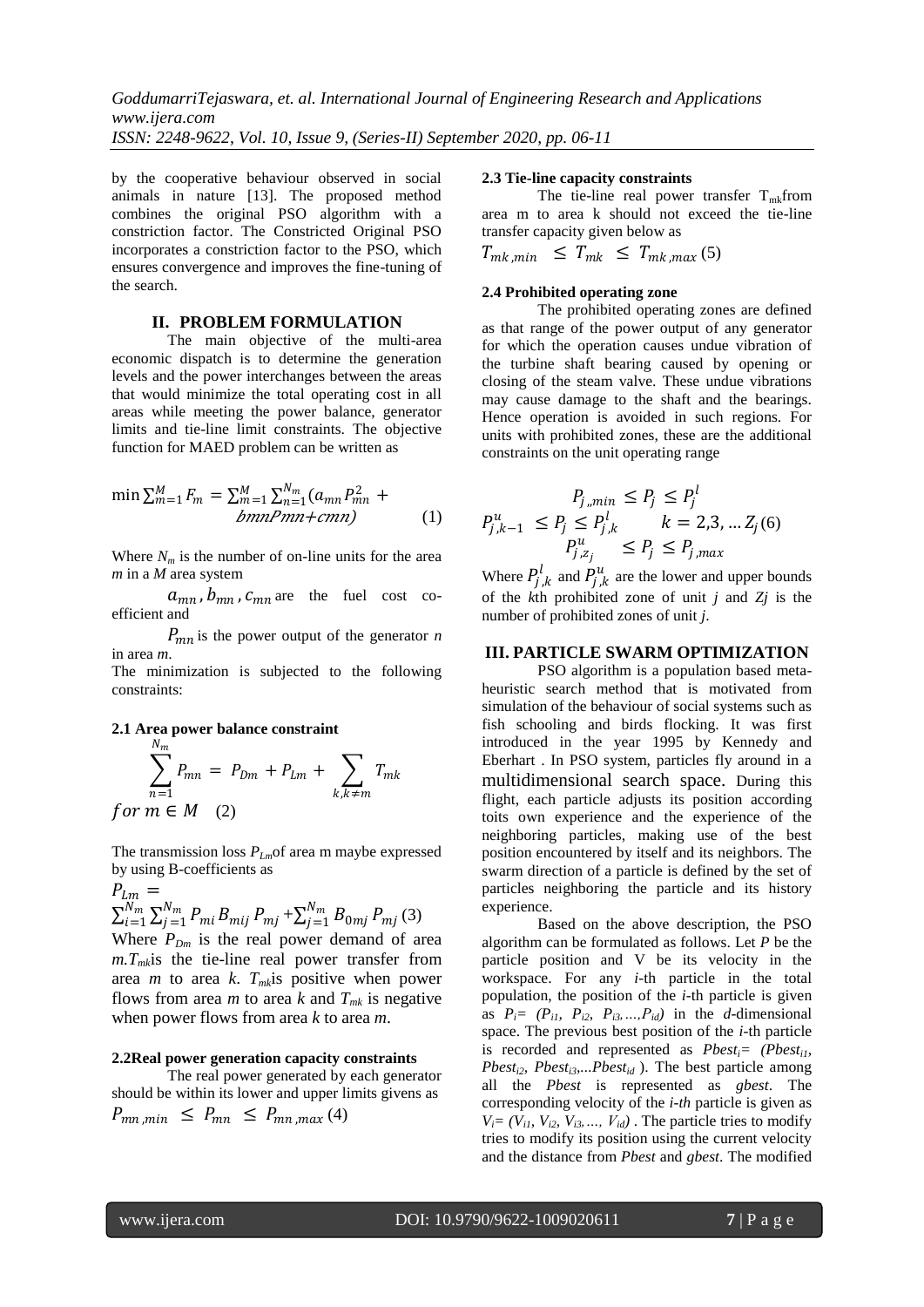velocity of each particle can be formulated as an equation.

$$
V_{id}^{(iter+1)} = w * V_{id}^{(iter)} + c_1 * rand1 *
$$
  
\n
$$
(Pbest_{id} - P_{id}^{(iter)}) + c_2 * rand2 *
$$
  
\n
$$
(gbest_i - P_{id}^{(iter)})
$$
  
\n
$$
P_{id}^{(iter+1)} = P_{id}^{(iter)} + V_{id}^{(iter+1)} (8)
$$

 $i= 1, 2, 3, \ldots$  and  $d=1, 2, 3, \ldots, m$ 

where,

*I* is the number of particles

*m* is the number of dimensions in the particle

*w*is the inertia weight factor

 $c_1, c_2$  are the acceleration constants

rand1, rand2 are the random value in range [0,1]

 $V_{id}^{(iter)}$  is the velocity of the *i*th particle in *d*th direction,  $V_d^{min} \leq V_{id}^{(iter)} \leq V_d^{max}$ 

 $P_{id}^{(iter)}$  is the current position of *i*th particle in the *d*th dimension at the iteration *iter*

By suitably selecting the inertia weight *w*, we can provide a balance between global and local explorations, thus requiring lesser number of iteration on average to find an optimal solution. As originally developed, *w* is often linearly decreased from 0.9 to 0.4 during a run. It is generally put by following equation

$$
w = w_{max} - \frac{w_{max} - w_{min}}{iter_{max}} * iter(9)
$$

Where  $iter_{max}$  is the maximum number of iterations and *iter* is the current iteration.

The acceleration constants *c1*and*c<sup>2</sup>* represent the weighting of the stochastic acceleration terms that pull each particle toward the *Pbest* and *gbest* positions. Low values allow particles to roam far from the target regions before being tugged back. On the other hand, high values result in abrupt movement toward, or past, target regions. Hence, the acceleration constants *c1*and*c2*were often set to be 2.0 according to the past experience.

## **3.1 Constriction factor approach**

Clerc [14] in his study on stability and convergence of PSO have introduced a constriction factor K. Clerc indicates that the use of a constriction factor may be necessary to insure convergence of the particle swarm algorithm.The basic system equations of the PSO (7-8) can be considered as a kind of difference equations. Therefore, the system dynamics, namely, the search procedure, can be analysed by the Eigen value

analysis and can be controlled so that the system has the following features.

a) The system converges,

b) The system can search different regions efficiently by avoiding premature convergence.

In order to insure convergence of the PSO algorithm, the velocity of the constriction factor based approach can be expressed as follows

$$
V_{id}^{(iter\,+1)}
$$

$$
= K \left[ w * V_{id}^{(iter)} + c_1 * rand1 * (Pbest_{id} - P_{id}^{(iter)}) + c_2 * rand2 * (gbest_i - P_{id}^{(iter)}) \right]
$$
  
(10)  

$$
K = \frac{2}{2 - \phi - \sqrt{\phi^2 - 4\phi}} \qquad (11)
$$

Where  $\phi = c_1 + c_2$ ,  $\phi > 4$ 

The convergence characteristic of the system can be controlled by ϕ. In the constriction factor approach, the  $\phi$  must be greater than 4.0 to guarantee stability.

## **IV. DEVELOPMENT MAED BY THE PSO ALGORITHM**

In this paper, MAED problem is solved using a PSO algorithm with constriction factor within power system operation. Its implementation is given in following steps

STEP1 Let

 $P_n=[(P_{11},P_{12},...P_{1N1}),...(P_{i1},P_{i2},...P_{iN2}),...(P_{M1},P_{M2},...]$  $\ldots P_{NM}$ ,  $(T_{12}, T_{13} \ldots T_{1N})$ ,  $(T_{23}, T_{34} \ldots T_{2N}) \ldots$   $T_{(N-1)N}$ be the nth particle of a population n=1,2,….I.

The elements of the  $P_n$  are real power outputs of the generators of all areas and tie-line power flows. The particles must be generated in the range following equations (4) to (6).

STEP 2

The particle velocities are generated randomly in the range  $\left[-V_d^{max}, V_d^{max}\right]$ .

The maximum velocity limit in the *d*th dimension is computed as follows

$$
V_d^{max} = \frac{P_{d,max} - P_{d,min}}{R}
$$

Where R is the chosen number of intervals in the  $d$ th dimension.

STEP 3

Objective function values of the particles are evaluated using equation (1). These are recognised as Pbest of the particles. STEP 4

The best value among all the Pbest are identified as gbest.

STEP 5

New velocities of all dimensions are calculated using equation (10). STEP 6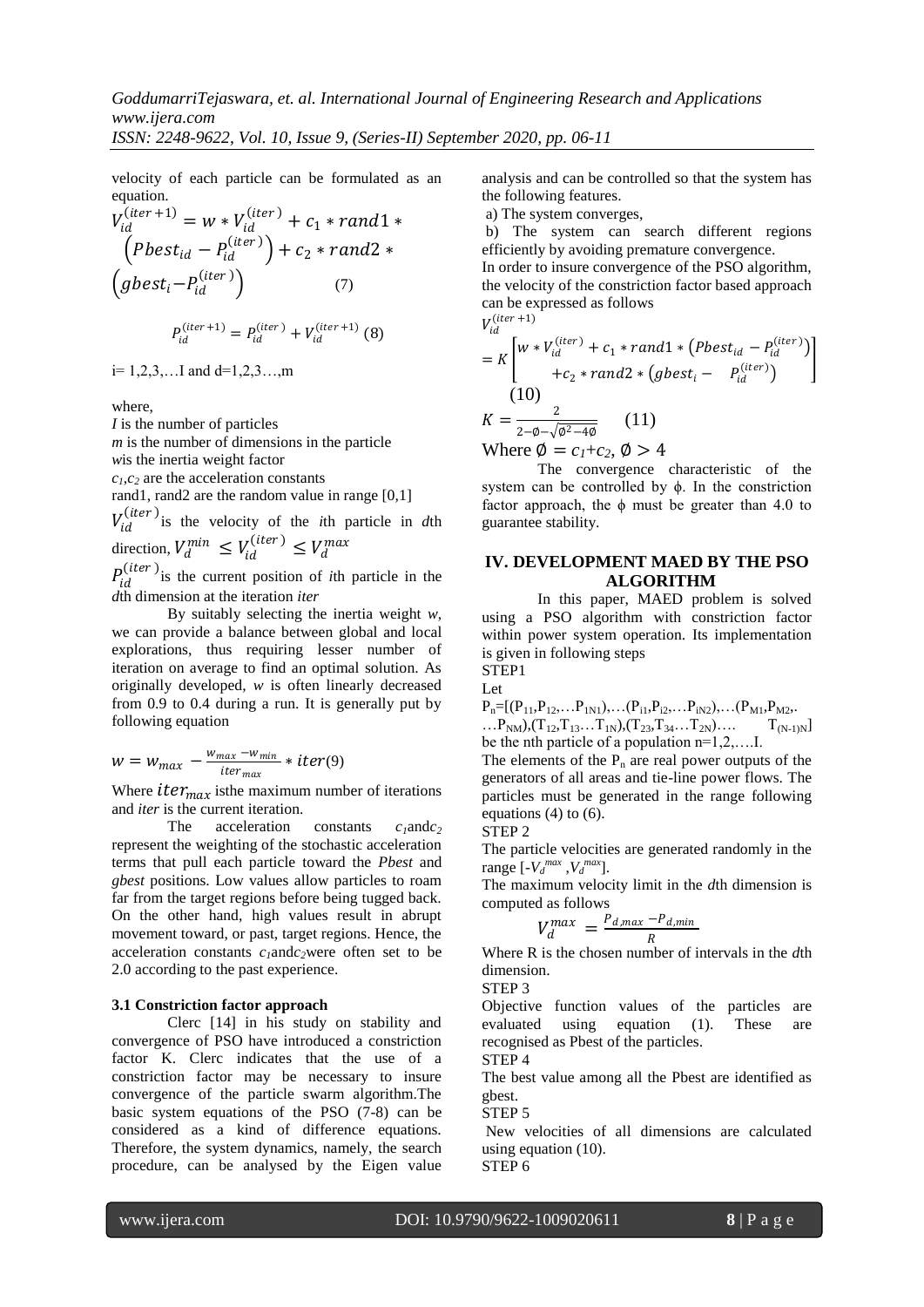The positions of each particle is updated using equation (8).

## STEP 7

The objective function values are calculated for the updated positions of the particles.

If the new value is better than the previous Pbest, the new value is set to be Pbest. If the stopping criteria is met, the positions of particles represented by gbest are the optimal solution. Otherwise the procedure is repeated from step 4.

## **V. NUMERICAL EXAMPLES AND RESULTS**

The performance of PSO with constriction factor for MAED has been evaluated by using two test systems.

#### **5.1Test system 1**

Test system 1 is a small power system network with two areas and each areas contains three generators. All the generators have prohibited operating zones (POZ). Transmission loss is considered. The generator data has been taken from [4]. The total real power load demand is 1263 MW and that the percentage of load demands in area 1 and area 2 are 60% and 40% respectively. The tieline power flow limit is 100 MW. The results obtained by the proposed method are presented in Table 1.

| Table1. Simulation results for the test system 1 |  |
|--------------------------------------------------|--|
|--------------------------------------------------|--|

| <b>AREA</b>         | <b>UNIT</b> | <b>GENERATION</b><br>(MW) |
|---------------------|-------------|---------------------------|
|                     | $P_1$       | 500.000                   |
| 1                   | $P_2$       | 200.000                   |
|                     | $P_3$       | 150.000                   |
|                     | $P_4$       | 204.325                   |
| $\mathcal{L}$       | $P_5$       | 154.685                   |
|                     | $P_6$       | 67.5595                   |
| Tie-line<br>power   | $T_{12}$    | 82.8014                   |
| Power loss          | $P_{L1}$    | 9.4269                    |
|                     | $P_{L2}$    | 4.1880                    |
| $Cost(\frac{f}{h})$ |             | 12255.1781                |

The results are compared with other algorithms which are tested on the same test system. For comparison, artificial bee colony optimization (ABCO) and differential evolution (DE) methods are chosen. Results obtained are validated in the Table 2.

**Table 2** Comparison of the simulation results for test

| system1               |                              |            |             |             |
|-----------------------|------------------------------|------------|-------------|-------------|
| <b>AREA</b>           | <b>GENER</b><br><b>ATION</b> | <b>PSO</b> | <b>ABCO</b> | DE          |
|                       | $P_1(MW)$                    | 500.000    | 500.00      | 500.00      |
| 1                     | $P_2(MW)$                    | 200.000    | 200.00<br>0 | 200.00<br>0 |
|                       | $P_3(MW)$                    | 150.000    | 149.99<br>9 | 150.00<br>0 |
|                       | $P_4(MW)$                    | 204.325    | 204.33<br>5 | 204.33<br>4 |
| $\overline{2}$        | $P_5(MW)$                    | 154.685    | 154.99<br>5 | 154.70<br>4 |
|                       | $P_6(MW)$                    | 67.5595    | 67.291      | 67.577      |
| Tie-<br>line<br>power | $T_{12}(MW)$                 | 82.8014    | 82.772      | 82.773      |
| Power                 | $P_{L1}(MW)$                 | 9.4269     | 9.4269      | 9.4269      |
| loss                  | $P_{L2}(MW)$                 | 4.1880     | 4.1955      | 4.1890      |
| $Cost(\frac{1}{2})$   |                              | 12255.17   | 12255.      | 12255.      |
| hr)                   |                              | 81         | 39          | 42          |

#### **5.2 Testsystem 2**

This test system consists of a four area system interconnected by six tie lines. The cost coefficients, generator data and tie line limits are taken from [5].The system is a medium scale test system with sixteen generating units divided into four areas with four generators in each and six tie lines interconnecting them. The active load demand are set to 400MW for area 1, 200MW for area 2, 350MW for area 3 and 300MW for area 4. The obtained results of PSO with constriction factor algorithm for the test system 2 are tabulated in Table 3.

**Table 3** Simulation results for the test system 2

| <b>AREA</b> | <b>UNIT</b>                            | <b>GENERATION</b> |  |  |
|-------------|----------------------------------------|-------------------|--|--|
|             |                                        | (MW)              |  |  |
|             | $P_1$                                  | 150.00            |  |  |
|             | $\mathbf{P}_2$                         | 100.00            |  |  |
| 1           | $P_3$                                  | 67.879            |  |  |
|             | $\mathbf{P}_4$                         | 99.996            |  |  |
|             | $P_5$                                  | 56.039            |  |  |
|             | $P_6$                                  | 95.251            |  |  |
| 2           | $P_7$                                  | 41.452            |  |  |
|             | $P_8$                                  | 72.192            |  |  |
|             | $P_9$                                  | 50.00             |  |  |
|             | $\mathbf{P}_{10}$                      | 36.173            |  |  |
| 3           | ${\bf P}_{\underline{1}\underline{1}}$ | 38.288            |  |  |
|             | $\mathbf{P}_{12}$                      | 37.165            |  |  |
|             | $P_{13}$                               | 149.999           |  |  |
|             | $\mathbf{P}_{14}$                      | 100               |  |  |
| 4           | $\mathbf{P}_{15}$                      | 58.611            |  |  |
|             | $\mathbf{P}_{16}$                      | 96.752            |  |  |
| Tie-line    | $T_{12}$                               | 0.0027            |  |  |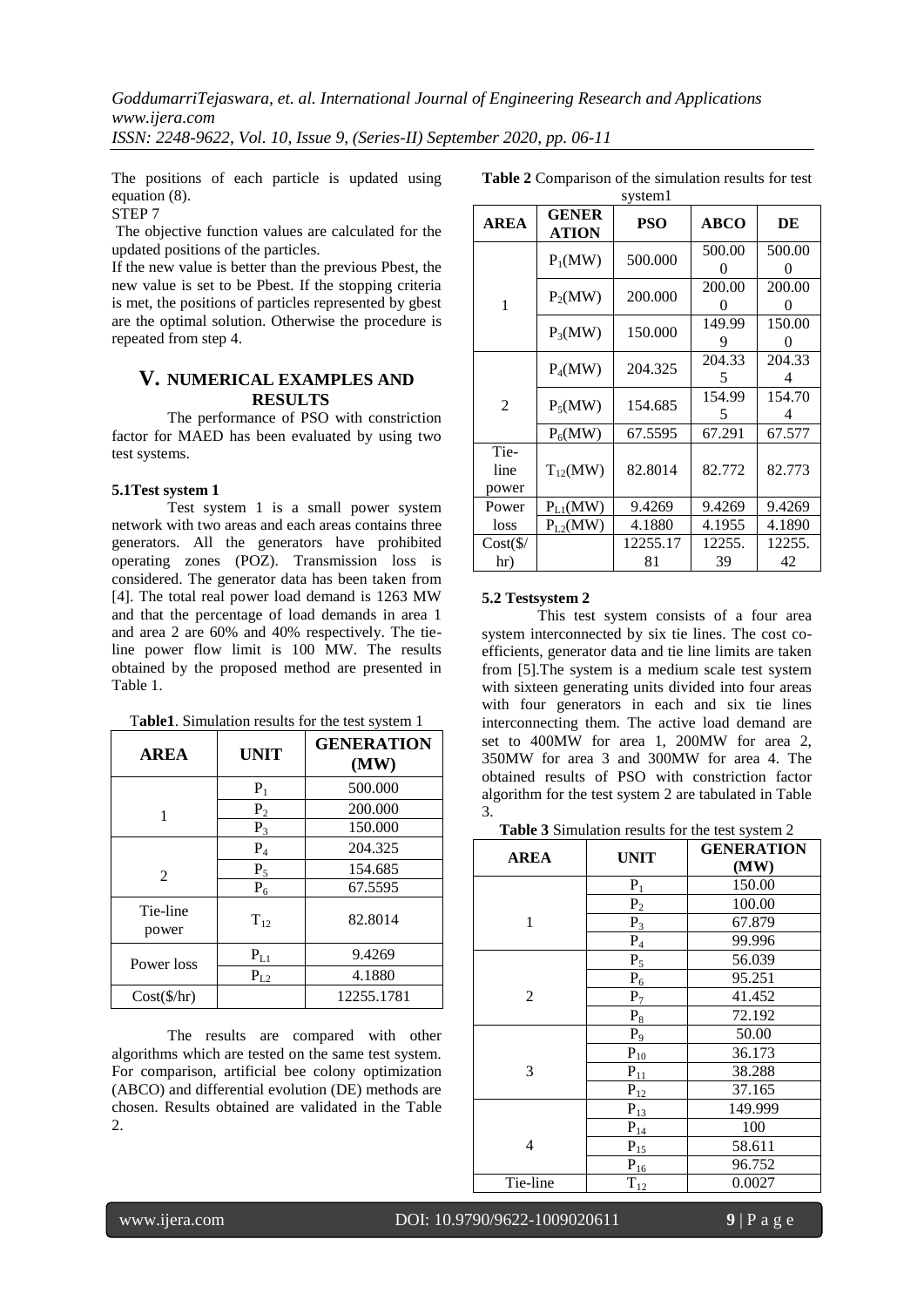| powers                           | $T_{13}$ | 17.931   |
|----------------------------------|----------|----------|
|                                  | $T_{14}$ | 0.0009   |
|                                  | $T_{23}$ | 69.926   |
|                                  | $T_{24}$ | $-4.948$ |
|                                  | $T_{34}$ | -99.9981 |
| Total power<br>generated<br>(MW) |          | 1249.90  |
| $Cost(\frac{6}{hr})$             |          | 7335.89  |

Here negative tie-line power in  $T_{24}$ indicates that power is being imported to area 2 from area 4. Similarly, negative  $T_{34}$  indicates power is imported to area 3 from area 4.The results are compared with other algorithms which are tested on the same test system. For comparison, classical evolutionary programming (CEP) and network flow programming method (NFP) algorithms are chosen. Results obtained are validated in the Table 4.

**Table 4** Comparison of the simulation results for test system 2

| <b>AREA</b>    | <b>GENERATI</b><br>ON | <b>PSO</b>        | <b>CEP</b>        | <b>NFP</b>              |
|----------------|-----------------------|-------------------|-------------------|-------------------------|
|                | $P_1(MW)$             | 150.0             | 150.0             | 150.0                   |
|                |                       | $^{(1)}$<br>100.0 | $\Omega$<br>100.0 | $^{(1)}$<br>100.0       |
|                | $P_2(MW)$             | 0                 | $\theta$          | $\theta$                |
| $\mathbf{1}$   | $P_3(MW)$             | 67.87<br>9        | 68.82<br>6        | 66.97<br>1              |
|                | $P_4(MW)$             | 99.99<br>6        | 99.98<br>5        | 100.0<br>0              |
|                | $P_5(MW)$             | 56.03<br>9        | 56.37<br>3        | 56.97<br>$^{(1)}$       |
|                | $P_6(MW)$             | 95.25<br>1        | 93.51<br>9        | 96.25<br>$\theta$       |
| $\overline{2}$ | $P_7(MW)$             | 41.45             | 42.54<br>6        | 41.87<br>$\Omega$       |
|                | $P_8(MW)$             | 72.19<br>2        | 72.64<br>7        | 72.52<br>$\theta$       |
|                | P <sub>9</sub> (MW)   | 50.00             | 50.00             | 50.00                   |
| 3              | $P_{10}(MW)$          | 36.17<br>3        | 36.39<br>9        | 36.27<br>$\overline{0}$ |
|                | $P_{11}(MW)$          | 38.28<br>8        | 38.32<br>3        | 38.49<br>$\theta$       |
|                | $P_{12}(MW)$          | 37.16<br>5        | 36.90<br>3        | 37.32<br>$\Omega$       |
| 4              | $P_{13}(MW)$          | 149.9<br>99       | 150.0<br>0        | 150.0<br>$\Omega$       |
|                | $P_{14}(MW)$          | 100               | 100.0<br>0        | 100.0<br>0              |
|                | $P_{15}(MW)$          | 58.61<br>1        | 56.64<br>8        | 57.05<br>$\theta$       |
|                | $P_{16}(MW)$          | 96.75<br>2        | 95.82<br>6        | 96.27<br>$\overline{0}$ |

| Tie-line<br>powers         | $T_{12}(MW)$ | 0.002       | $-0.018$    | 0.0         |
|----------------------------|--------------|-------------|-------------|-------------|
|                            | $T_{13}(MW)$ | 17.93       | 19.58       | 18.18       |
|                            | $T_{14}(MW)$ | 0.000       | $-0.758$    | $-1.210$    |
|                            | $T_{23}(MW)$ | 69.92<br>6  | 68.86       | 69.73       |
|                            | $T_{24}(MW)$ | $-4.948$    | $-1.789$    | $-2.11$     |
|                            | $T_{34}(MW)$ | 99.99<br>81 | 99.99<br>27 | $-100$      |
| $Cost(\frac{1}{2})$<br>hr) |              | 7335.<br>89 | 7337.<br>75 | 7337.<br>00 |

The results show that the PSO with constriction factor algorithm has been successfully implemented to solve the MAED problem with generator constraints.

## **VI. CONCLUSION**

In this paper, PSO with constriction factor algorithm is proposed for solving MAED problem. In this study, a two area system with six generators and a four area system with sixteen generators are evaluated using the proposed algorithm and the results are compared with existing algorithms. It is seen from the comparisons that PSO with constriction factor has the ability to converge with better quality for MAED problem.

## **REFERENCES**

- [1]. Wood A.J. and B.F. Wollenberg. 1996. *Power Generation,Operation and Control, 2nd Edition*, New York: John Wiley &Sons.
- [2]. Shoults RR, Chang SK, Helmick S, Grady WM. A practical approach to unit commitment, economic dispatch and savings allocation for multiple-area pool operation with import/export constraints, IEEE Trans Power AppartSyst 1980; 99(2):625-35.
- [3]. Romano R, Quintana VH, Lopez R, Valadez V. Constrained economic dispatch of multiarea systems using the DantzigeWolfe decomposition principle. IEEE Trans Power ApparSyst 1981;100(4):2127e37.
- [4]. Wernerus J, Soder L. Area price based multiarea economic dispatch with tie line losses and constraints. In: IEEE/KTH Stockholm power tech conference, Sweden; 1995. p. 710–5.
- [5]. Streiffert D. Multi area economic dispatch with tie line constraints. IEEE Trans Power Syst 1995;10(4):1946e51.